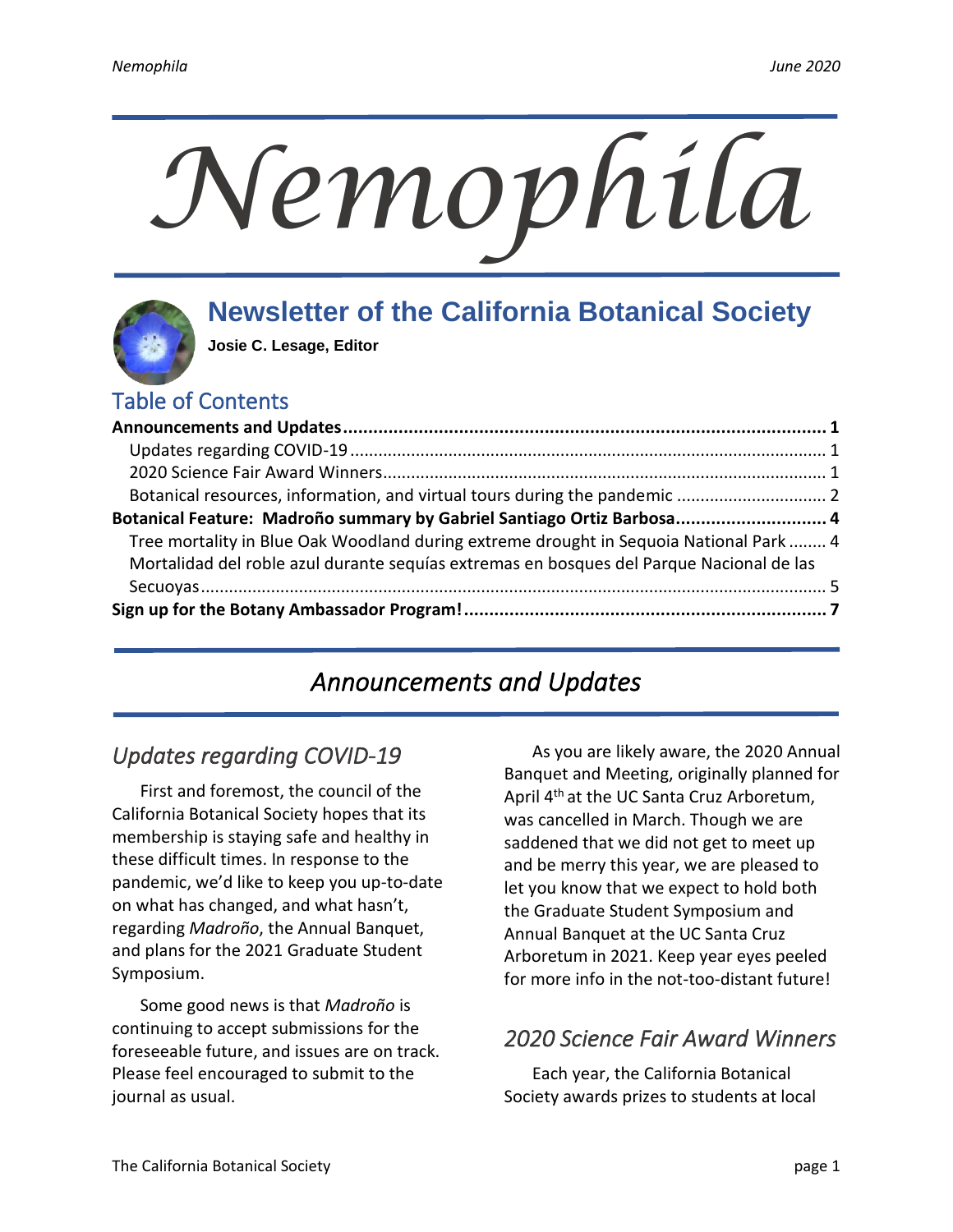and regional science fairs for projects related to Western botany. This program was initiated in 2018 and aims to encourage our next generation of botanists.

This year, with judging help from TriBeta Biological Honors Society students at Santa Clara University (Claire Pavelka, Parwana Khazi, and Francesca Navarro), 6 projects received awards.

### **2020 Synopsys Championship (Santa Clara)**

### *High school*

1<sup>st</sup> place: Tavleen Kaur of Wilcox High School for "Improving crop health and pollinator safety using eco-friendly fertilizers, pesticides, and fire-retardants"

2 nd place: Ananya Aswani Kumar of Los Gatos High School for "The effects of biochar treated soil on the ability of Escherichia coli to infect plants"

### *Junior/Middle school*

1<sup>st</sup> place: Benjamin Allen Cha and Brandon Zau of The Harker School for "The Effects of Pondweed on Plant Growth"

2<sup>nd</sup> place: Maryam Zehra and Katherine Helena Fields of The Harker School for "Purified water vs filtered water vs natural water and its effect on plants"

### **2020 Santa Cruz County Science and Engineering Fair**

### *Junior/Middle School*

1<sup>st</sup> place: Jonica Wilson qualified independently with a project on "Postwildfire Recovery of Native vs. Invasive Plants"

### *Elementary School*

1<sup>st</sup> place: Larkin Steely of Ocean Grove Charter School for "Salt of the Soil: How much Salt can California Plants Take?"



Jonica Wilson collects data for her project on "Post-wildfire Recovery of Native vs. Invasive Plants"

We are currently looking for society members who are interested in judging project at their local fairs. If you are interested in judging or in helping at your county's science fair, you can contact Justen Whittall at [jwhittall@scu.edu.](mailto:jwhittall@scu.edu) Most California counties have science fairs and the Society is currently only sponsoring Santa Clara and Santa Cruz.

# <span id="page-1-0"></span>*Botanical resources, information, and virtual tours during the pandemic*

In light of the many closures of botanically interesting attractions, such as museums and herbaria, and the move to conduct classes across disciplines and age levels via virtual means, the California Botanical Society would like to share a few resources relevant to the "virtual" study of botany during the pandemic.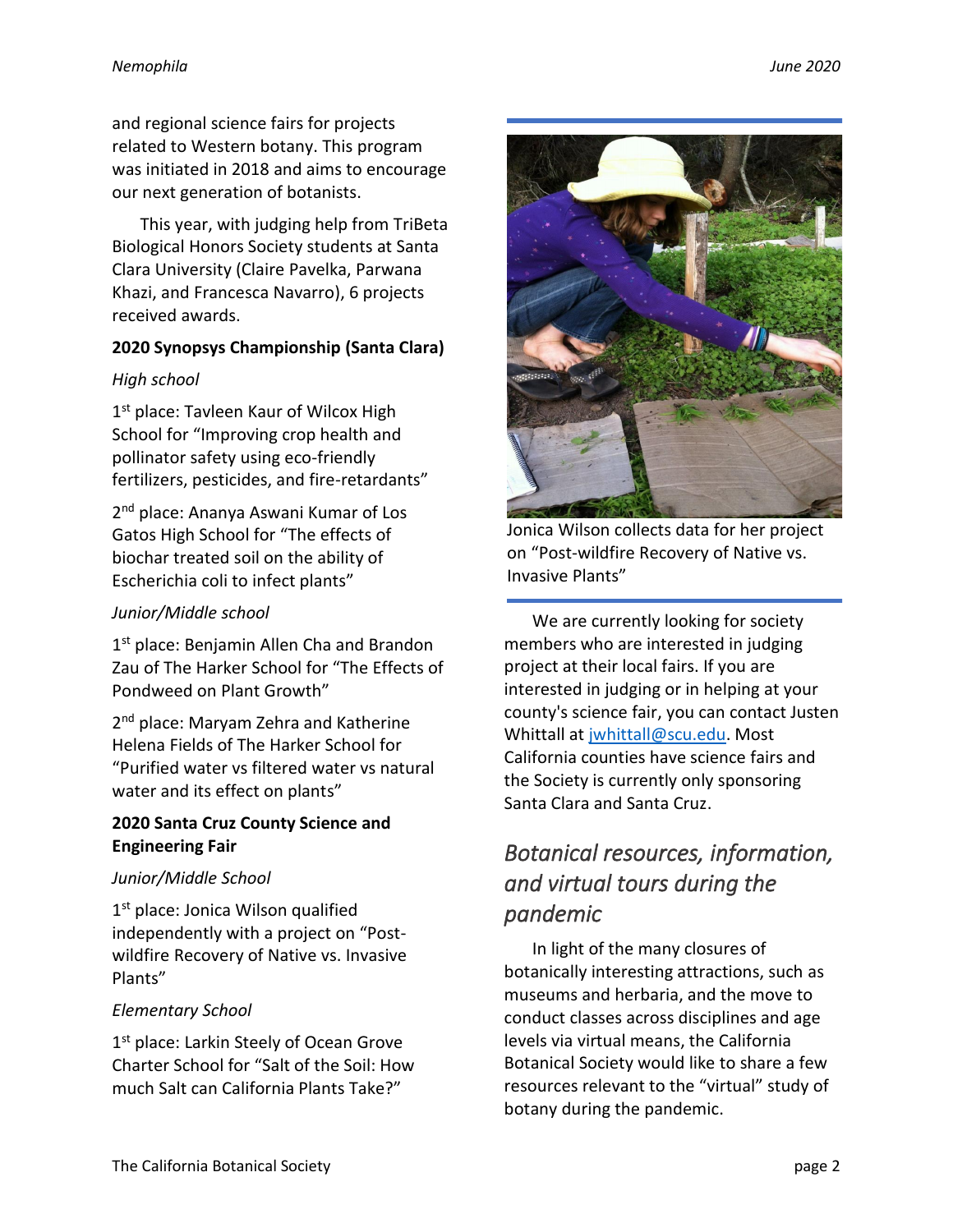First, the Botanical Society of America has compiled a hefty list of [resources](https://cms.botany.org/home/resources/online_resources.html)  [relevant to teaching](https://cms.botany.org/home/resources/online_resources.html) and learning botany [online.](https://cms.botany.org/home/resources/online_resources.html) At that link, you will find articles about free botany courses, info on citizen science, guide to make an accessible virtual classroom, and even a number of YouTube channels featuring botanical content!

Additionally, many California-focused botanical gardens, arboreta, and herbaria have made digital content available so that you can enjoy their collections safely at home. Many also produced virtual tours for National Public Gardens Week (May 8<sup>th</sup>-17<sup>th</sup>), available through their social media pages.

Though this is not an exhaustive list, here are a few links to get you started if you need a botanical fix:

- [California Botanical](https://www.calbg.org/visit/blog) Garden Blog
- [Mildred E. Mathias Botanical Gardens at](https://www.instagram.com/uclabotanical/)  UCLA - [Instagram](https://www.instagram.com/uclabotanical/) (virtual tours)
- [Los Angeles County Arboretum and](https://www.arboretum.org/digital-arboretum/)  [Botanic Garden](https://www.arboretum.org/digital-arboretum/)'s "Digital Arboretum"
- [Santa Barbara Botanic Garden](https://www.sbbg.org/athome)'s "Garden at Home"
- [University of California Botanical](https://botanicalgarden.berkeley.edu/house-planted)  [Garden at Berkeley](https://botanicalgarden.berkeley.edu/house-planted)'s "Virtual Garden Community"
- Learn about places to see at the UC [Davis Arboretum and Public Garden](https://arboretum.ucdavis.edu/places-to-see)
- Explore outside with the [Natural History](https://nhmlac.org/connects)  [Museums of Los Angeles County](https://nhmlac.org/connects)

Finally, if you feel ready to visit some of these outdoor botanical wonderlands in person, California state Governor Gavin Newsom recently declared that some outdoor museums and botanical gardens may reopen over the next few weeks. With many native Western American plants in peak flower, this is a great time to support your local Garden and plan a safe visit.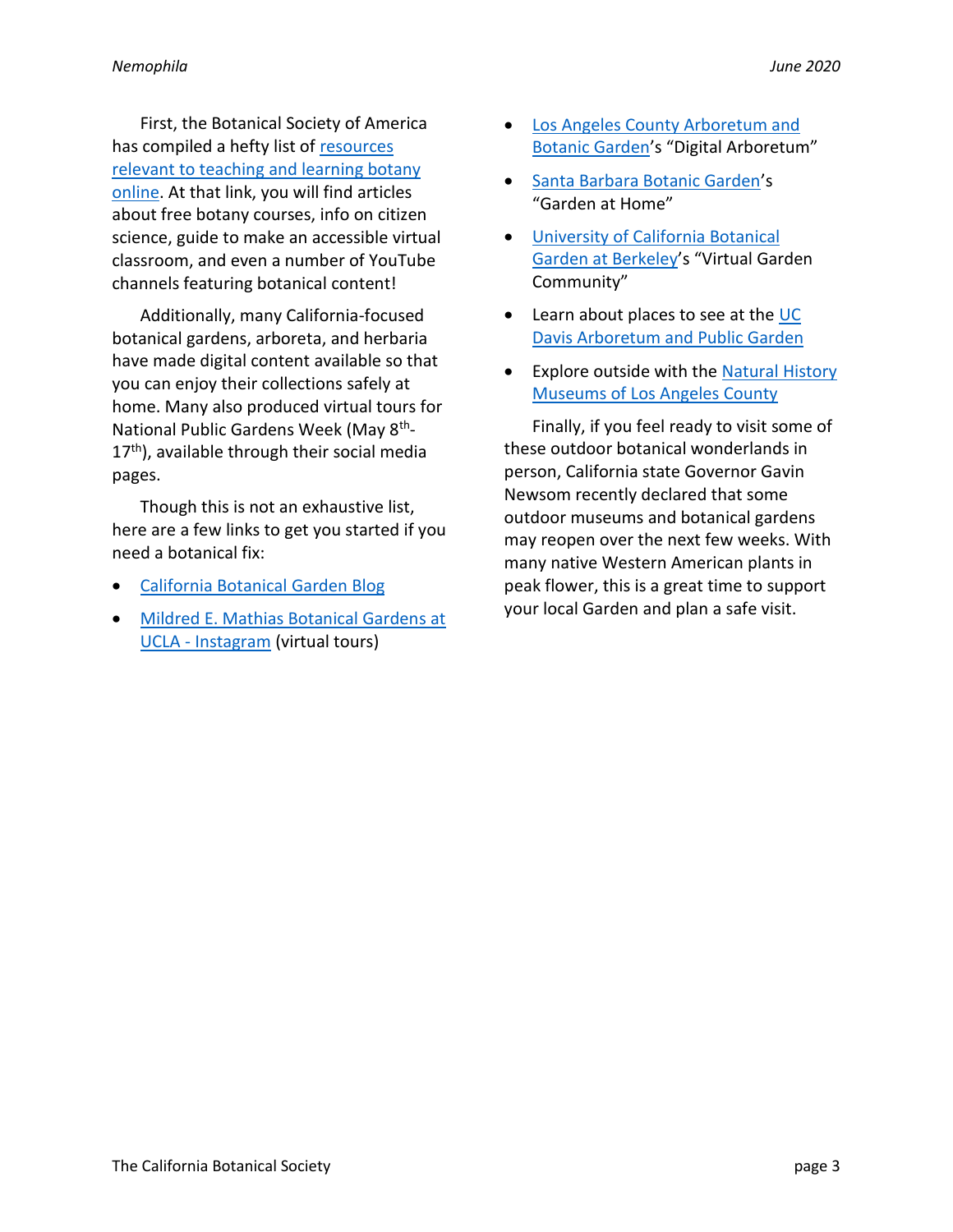# <span id="page-3-0"></span>*Botanical Feature: Madroño summary by Gabriel Santiago Ortiz Barbosa*

We are excited to share this *Madroño* summary in both English and Spanish.

### **Authors/Autores**:

Adrian J. Das, Nicholas J. Ampersee, Anne H. Pfaff, Nathan L. Stephenson and Tedmond J. Swiecki. *Madroño*, 66(4): 164-175. 2019.

[https://doi.org/10.3120/0024-9637-](https://doi.org/10.3120/0024-9637-66.4.164) [66.4.164](https://doi.org/10.3120/0024-9637-66.4.164)

### **Summary by/Resumen por:**

Gabriel Santiago Ortiz Barbosa Ph.D. candidate in Plant Pathology University of California Riverside (UCR) [gorti010@ucr.edu](mailto:gorti010@ucr.edu)

# <span id="page-3-1"></span>*Tree mortality in Blue Oak Woodland during extreme drought in Sequoia National Park*

### **Significance Statement**

Blue oak has been the focus of conservation efforts of California woodlands. Current work by Das and colleagues shows that blue oak is particularly susceptible to drought which, coupled with a lack of recruitment and increasingly warming climate, might lead to unviable populations in the future. I found this study relevant for current species conservation efforts in California as drought events and increasing temperatures are becoming more prevalent every year.

Das and colleagues assessed blue oak populations inside Sequoia National Park throughout areas of blue oak woodland alliance. This type of woodland is characterized by the presence of blue oak (*Quercus douglasii*), interior live oak (*Q. wislizeni*), California buckeye (*Aesculus californica*), California ash (*Fraxinus* 

---

*dipetala*), and mountain mahogany (*Cercocarpus betuloides*). Woodland plant species such as the blue oak are a fundamental part of the ecosystem and they currently face multiple threats.

Prior research shows that blue oak seedling populations will not be able to sustain current ones in the future. Some reasons are that smaller trees must compete with other species under shrinking habitats, fire suppressed land, and changes in land use. Also, a warming climate increases drought events and reduces suitable areas where trees can grow and survive.

In their research, Das and his collaborators surveyed 30 plots in Sequoia National Park. Researchers took note of the size and species of the trees to identify any differences in their response to drought. They also compared their results with those obtained before the 2012–2016 drought to determine how it affected tree mortality. For their estimates, researchers also included dead trees and used observations on leaf and twig retention to determine which trees had died more recently.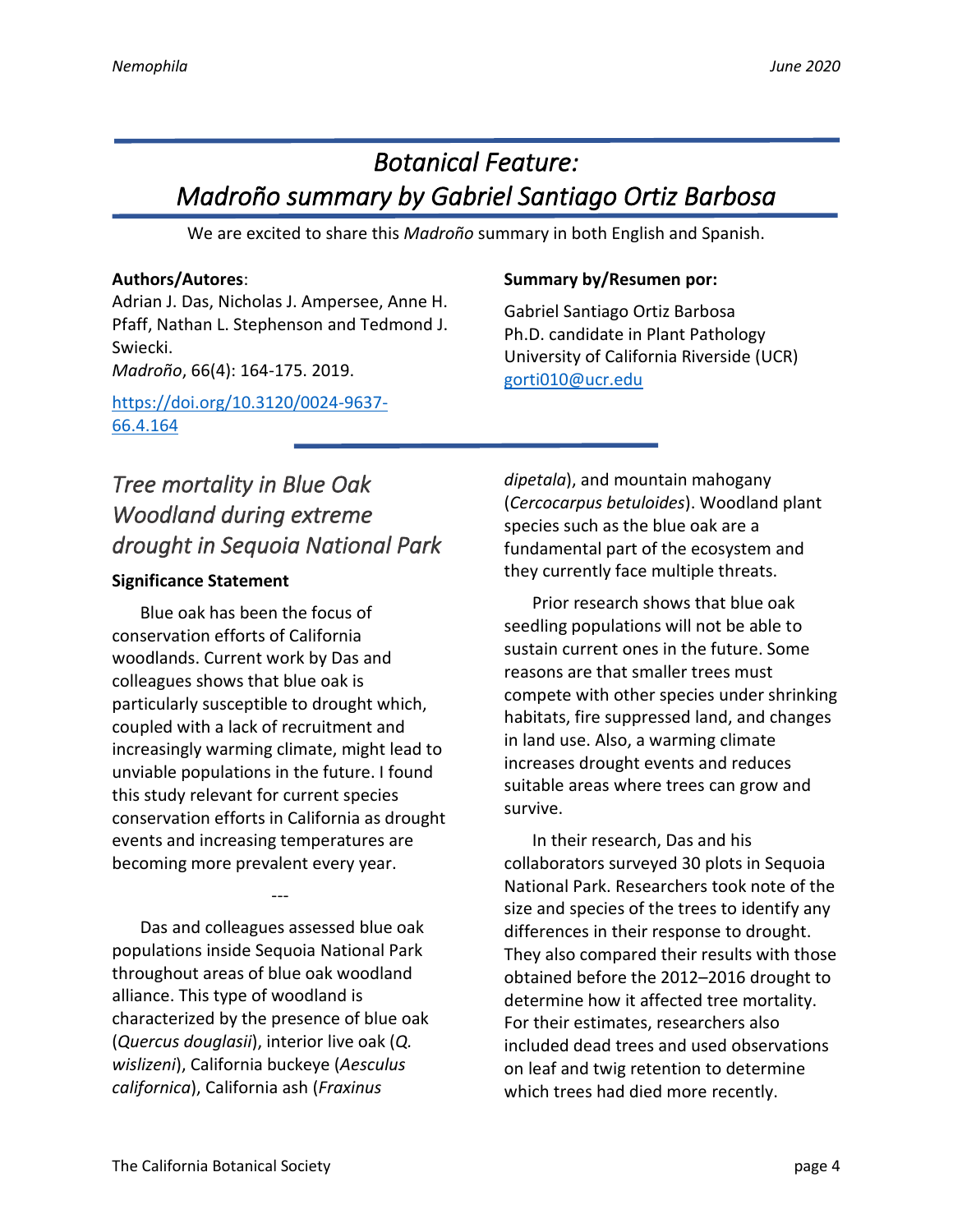

**Figure 1:** Blue oaks in a field. Photo: National Park Service **Figura 1.** Robles azules en el campo. Fotografía: Servicio de Parques Nacionales.

Interestingly, their results showed that 18% of the recently dead trees were oaks. The number of dead trees is 3–5 times higher in the current assessment when compared with pre-drought datasets. Their observations on foliage and twig retention showed that 14% of all trees had died recently.

Their results confirm there has been recent drought mortality in blue oaks since nearly 20% of them have recently died. Drought affected less other woodland species like the California buckeye and the California ash. It is still important to remember that in prior data sets, blue oaks had smaller pre-drought populations compared to the ones found in this study.

Das and collaborators found that a substantial percentage of blue oak succumbed during drought periods in Sequoia National Park. In the long term, these mortality events can have drastic consequences for the regeneration of the woodlands. Ecosystems like this one are particularly susceptible to drought and warming climate. Continuous monitoring of adult trees is required to design future conservation and management strategies.

# <span id="page-4-0"></span>*Mortalidad del roble azul durante sequías extremas en bosques del Parque Nacional de las Secuoyas*

### **Declaración de mérito:**

El roble azul ha sido el enfoque de esfuerzos de conservación en los bosques de California. El trabajo presentado por Das y colaboradores muestra que el roble azul es particularmente susceptible a la sequía y al aumento de las temperaturas. Además, posee una baja tasa de reclutamiento por lo cual sus poblaciones son susceptibles en el futuro. Este estudio es relevante para guiar las estrategias de conservación de especies de árboles en California debido a que los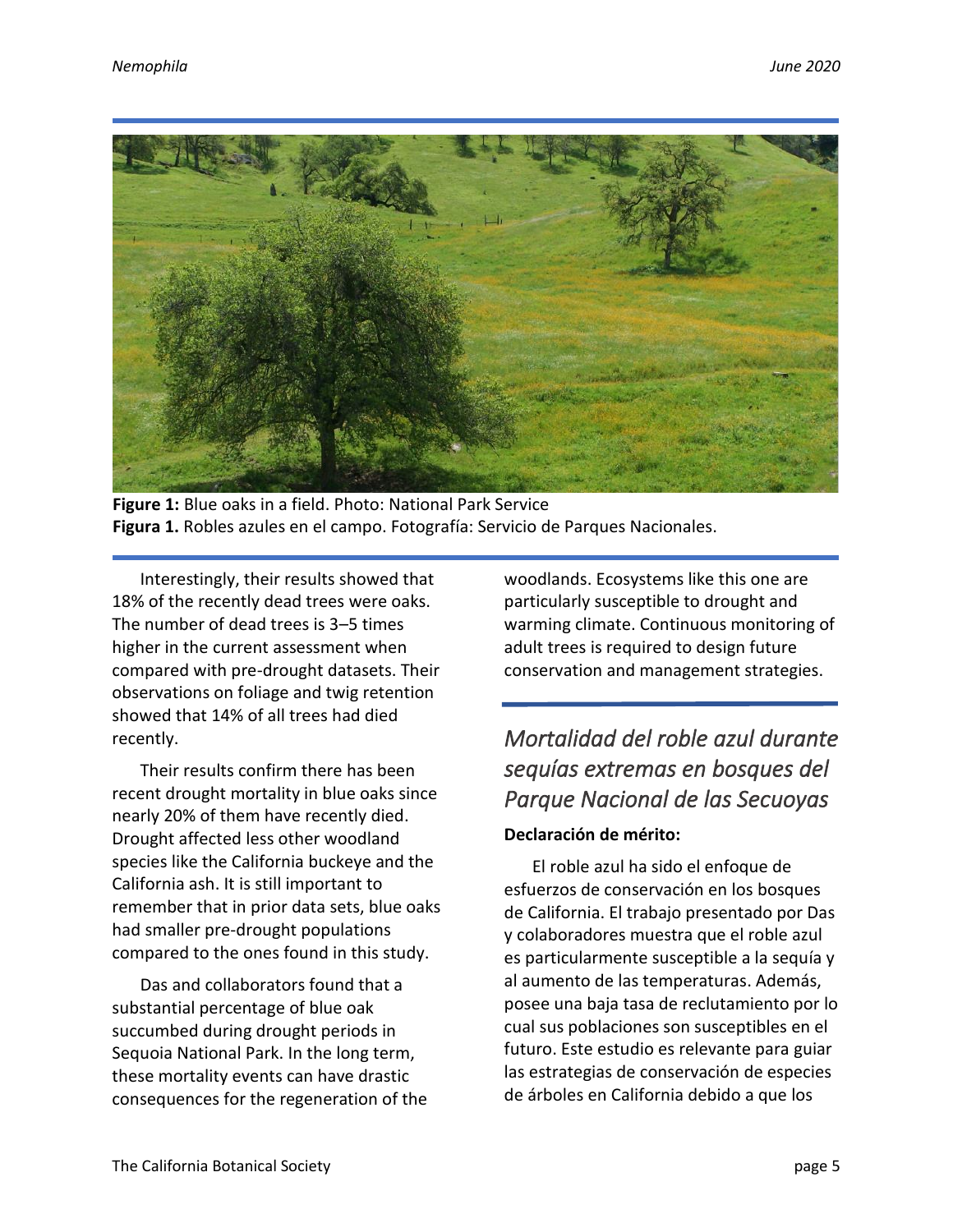períodos de sequía y el aumento de la temperatura se han vuelto cada vez más comunes en los últimos años.

--- Das y colaboradores realizaron muestreos de roble azul en zonas donde estos árboles se encuentran asociados con otras especies dentro del *Parque Nacional* de las Secuoyas. Este tipo de bosque esta caracterizado por la presencia del roble azul (*Quercus douglasii*), el roble del interior (*Aesculus californica)*, el falso castaño de California (*Aesculus californica)*, el fresno de California (*Fraxinus dipetala)* y la caoba de montaña *(Cercocarpus betuloides*). Especies como el roble azul son parte fundamental del ecosistema y actualmente enfrentan múltiples amenazas.

Estudios previos muestran que las plántulas de roble azul no tienen la capacidad para mantener la continuidad de las poblaciones actuales en el futuro. Esto se debe a que los árboles deben competir con otras especies en hábitats que se reducen día a día o a que se encuentran en áreas quemadas y cuyas tierras han sido modificadas para otros usos. Por otro lado, el cambio climático ha aumentado los eventos de sequía y ha reducido las áreas adecuadas para que estos árboles sobrevivan.

En su investigación, Das y sus colaboradores muestrearon los árboles dentro de 30 parcelas dentro del *Parque Nacional* de las Secuoyas. Los investigadores recopilaron información sobre la identidad taxonómica de estos árboles, así como su tamaño con el objetivo de identificar si existían diferencias en su respuesta a la reciente sequía. Asimismo, los resultados obtenidos fueron comparados con los disponibles en bases de datos previas a la sequía (2012–2016) para

poder determinar si la tasa de mortalidad de los árboles había resultado afectada. Para su análisis, los investigadores incluyeron árboles muertos, así como observaciones de retención de hojas y ramas para identificar qué árboles habían muerto más recientemente.

Los resultados muestran que el 18% de los árboles recientemente fallecidos eran robles. Esto significa que el número de árboles muertos es 3–5 veces mayor que lo reportado en muestreos previos a los eventos de sequía. Sus observaciones de retención de hojas y ramas muestran que el 14% de todas las especies de árboles murió recientemente.

Sus resultados también confirmaron la existencia de altas tasas de mortalidad en el roble azul; alrededor del 20% de los individuos muestreados murieron recientemente. Por otro lado, se determinó que la sequía ha afectado en menor proporción a otras especies de árboles, como el fresno de California y el falso castaño de California. Es importante recordar que, en bases de datos previas a la sequía, los robles azules tenían poblaciones más pequeñas comparadas con las que se muestrearon en el presente estudio.

Das y colaboradores encontraron que un porcentaje substancial de roble azul pereció durante los eventos de sequía en el *Parque Nacional* de las Secuoyas. A largo plazo, estos eventos de mortalidad pueden tener consecuencias drásticas para la regeneración de estos bosques. Ecosistemas como éste son particularmente susceptibles a la sequía y al cambio climático. El monitoreo continuo de árboles adultos es necesario para diseñar estrategias de manejo y conservación a futuro.